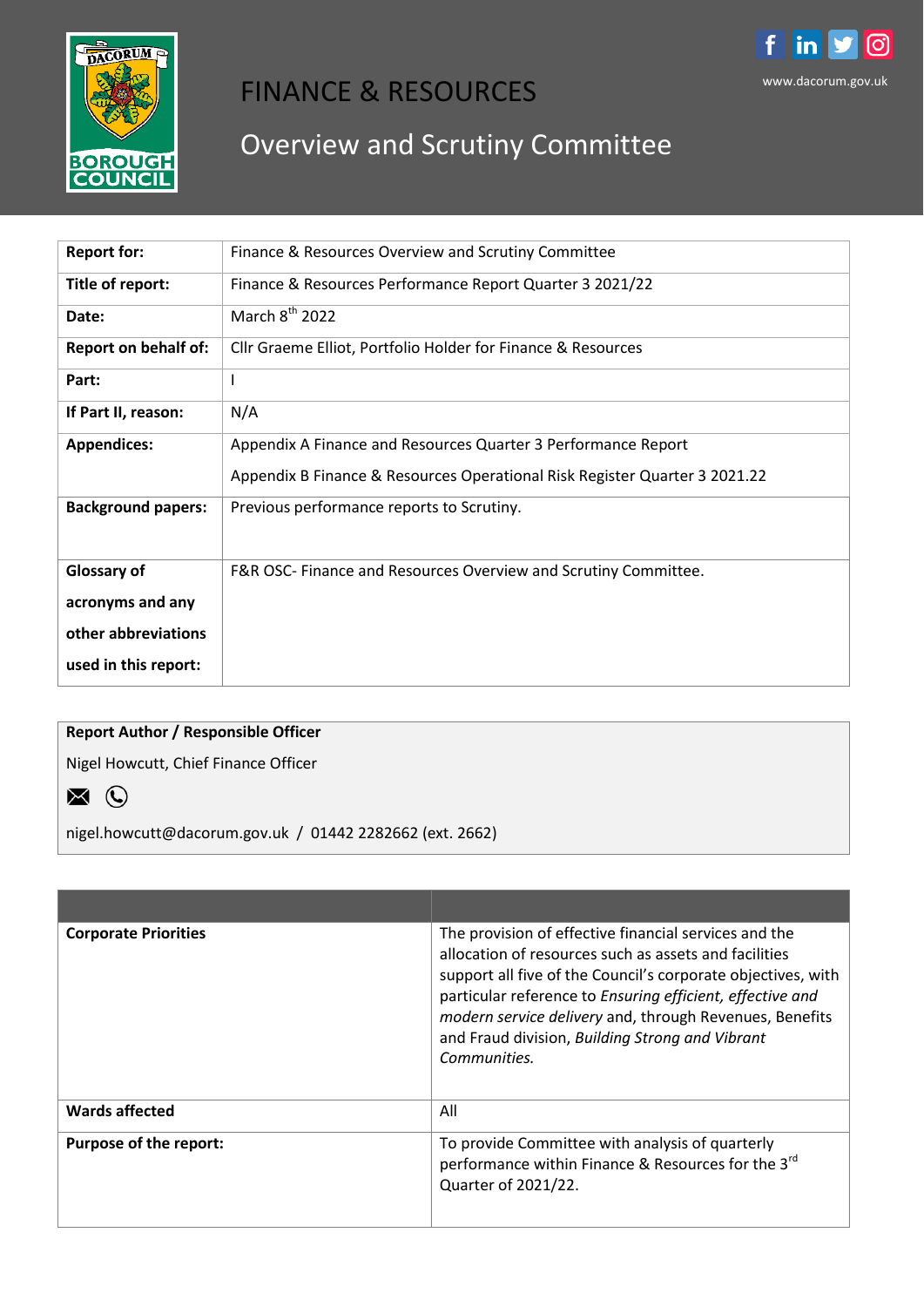| Recommendation (s) to the decision maker (s): | That Committee notes the contents of the report and the<br>performance of Finance & Resources for Quarter 3,<br>2021/22. |
|-----------------------------------------------|--------------------------------------------------------------------------------------------------------------------------|
| Period for post policy/project review:        |                                                                                                                          |

- 1. Performance reports are presented to Overview and Scrutiny Committees on a quarterly basis. They provide Members with an opportunity to scrutinise performance against a range of key indicators.
- 2. Members will find enclosed in Appendix A, the In-phase performance report for Finance & Resources for Quarter 3 of 2021/22 (October - December) and Appendix B the Quarter 3 Finance and Resources Operational Risk Register.
- 3. The Performance Report, Appendix A, highlights that there are 7 amber KPI's and 5 green where performance is good.
- 4. There are also 4 out of 16 KPI's that have been reported as red, which is an improvement since quarter two with 2 KPI; s performance turning from red to amber. These are;
	- FIN 03 General Fund Expenditure, this is detailed in the quarter 3 report,
	- RBF01 time taken to complete New Housing Benefit claims. The benefits service is still under a lot of pressure but performance is improving as the impact of covid reduces.
- 5. The 4 service areas with red rated KPI's are directly impacted by the Coronavirus pandemic, and achieving pre pandemic targets is proving difficult in the current environment, these KPI's are;
	- **RBF06 Council Tax customer contact response** The volume and complexity of the council tax queries, combined with the increase in demand for council tax support has slowed the services performance down. Resources have been re-channelled and an improvement in performance is expected.
	- **FIN08 Investment Income** This income stream is below expectations due to lower than expected interest rates and hence a reduced return on treasury investments.

Interest rates on investments have plummeted in line with the world economy with some council investment funds now returning a 0% rate of return, in 19/20 DBC averaged 0.8% return on investments in 21/22 it is projected to be 0.07%. The 22/23 budget has been revised.

- **FIN02a Time taken for debtors to pay** This is adversely impacted by the pandemic with debtors taking longer to pay and with a higher proportion choosing to pay via instalments. The service expected debt recovery actions to be back to normal in 21/22 but government policy has meant debt recovery processes are still not back to what the industry would call "normal".
- **CP02 – Percentage arrears on commercial property rents –** The arrears on the commercial portfolio are historically at or around 8% which is considered to be a market leading level.

In the current market the arrears are circa 23% which although higher than historic performance is performing well compared to the sector wide averages.

The income collection and performance are being heavily scrutinised monthly and the bad debt provision as part of the monthly monitoring has been increased significantly.

6. The Qtr 3 Operational risk register is attached in Appendix B, there are three changes to the overall Operational Risk scores compared to Quarter 2;